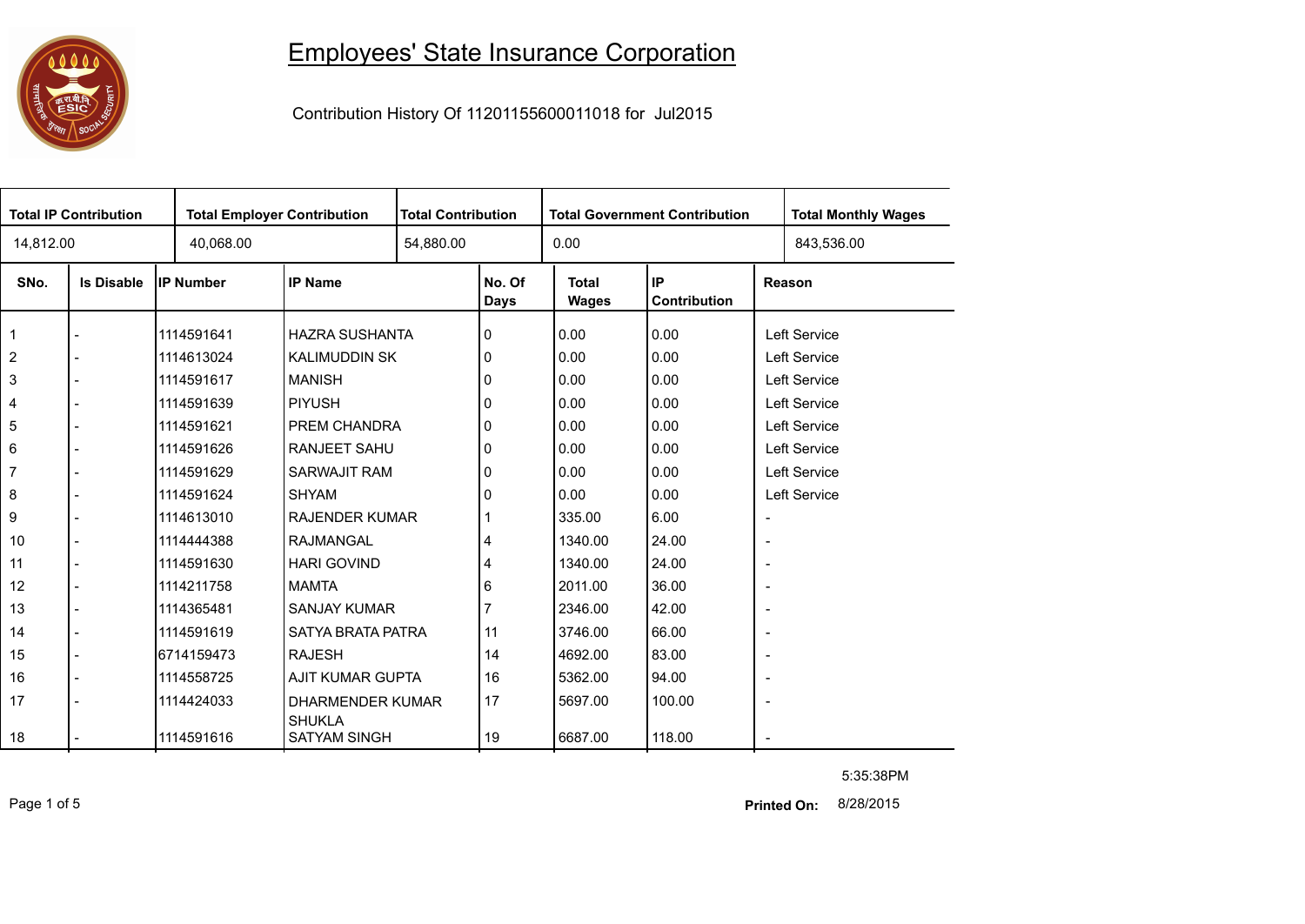| SNo. | <b>Is Disable</b> | <b>IIP Number</b> | <b>IP Name</b>           | No. Of<br>Days | <b>Total</b><br><b>Wages</b> | IP<br>Contribution | <b>Reason</b> |
|------|-------------------|-------------------|--------------------------|----------------|------------------------------|--------------------|---------------|
| 19   |                   | 1114226715        | <b>SUNIL KUMAR</b>       | 21             | 7037.00                      | 124.00             |               |
| 20   |                   | 2014657691        | <b>GHAN SHYAM MAURYA</b> | 22             | 7372.00                      | 130.00             |               |
| 21   |                   | 1114444393        | <b>MD SAJJAD</b>         | 22             | 7372.00                      | 130.00             |               |
| 22   |                   | 1114461342        | PAWAN KUMAR              | 22             | 7372.00                      | 130.00             |               |
| 23   |                   | 1114575874        | <b>USHMAN AHMAD</b>      | 22             | 7540.00                      | 132.00             |               |
| 24   |                   | 1114348147        | SANDEEP SINGH            | 23             | 7708.00                      | 135.00             |               |
| 25   |                   | 1114482854        | <b>MUKESH KUMAR</b>      | 23             | 7708.00                      | 135.00             |               |
| 26   |                   | 1114513377        | SANDEEP                  | 23             | 7708.00                      | 135.00             |               |
| 27   |                   | 2014657613        | <b>SDHNA</b>             | 23             | 7708.00                      | 135.00             |               |
| 28   |                   | 1114400419        | <b>PARDEEP</b>           | 24             | 8043.00                      | 141.00             |               |
| 29   |                   | 2213638435        | <b>RAM KUMAR</b>         | 24             | 8043.00                      | 141.00             |               |
| 30   |                   | 2213539046        | <b>RAVINDER KUMAR</b>    | 24             | 8043.00                      | 141.00             |               |
| 31   |                   | 1114524402        | <b>PINKI</b>             | 24             | 8043.00                      | 141.00             |               |
| 32   |                   | 1114531148        | <b>MANJU DEVI</b>        | 24             | 8043.00                      | 141.00             |               |
| 33   |                   | 1114575863        | <b>AMIT NEGI</b>         | 24             | 8043.00                      | 141.00             |               |
| 34   |                   | 1114591632        | <b>RANJAN</b>            | 24             | 8043.00                      | 141.00             |               |
| 35   |                   | 1114211996        | <b>DEVRAJ</b>            | 25             | 8378.00                      | 147.00             |               |
| 36   |                   | 1114211361        | <b>PAWAN</b>             | 25             | 8378.00                      | 147.00             |               |
| 37   |                   | 1114424032        | <b>DEEPAK</b>            | 25             | 8378.00                      | 147.00             |               |
| 38   |                   | 1114287403        | <b>BHARAT KUMAR</b>      | 25             | 8378.00                      | 147.00             |               |
| 39   |                   | 1114226683        | <b>GOVIND SINGH</b>      | 25             | 8378.00                      | 147.00             |               |
| 40   |                   | 1114211356        | <b>JAIPAL</b>            | 25             | 8378.00                      | 147.00             |               |
| 41   |                   | 1114382601        | <b>KAVITA</b>            | 25             | 8378.00                      | 147.00             |               |
| 42   |                   | 1114382605        | <b>MILAN</b>             | 25             | 8378.00                      | 147.00             |               |
| 43   |                   | 1114400425        | <b>ROHIT</b>             | 25             | 8378.00                      | 147.00             |               |
| 44   |                   | 1114424036        | SAIYAD GULAM ANWAR       | 25             | 8378.00                      | 147.00             |               |
| 45   |                   | 1114461361        | <b>DEEPALI</b>           | 25             | 8378.00                      | 147.00             |               |
| 46   |                   | 1114531150        | <b>SUMIT</b>             | 25             | 8378.00                      | 147.00             |               |
| 47   |                   | 1114558729        | <b>MANTU KUMAR GUPTA</b> | 25             | 8378.00                      | 147.00             |               |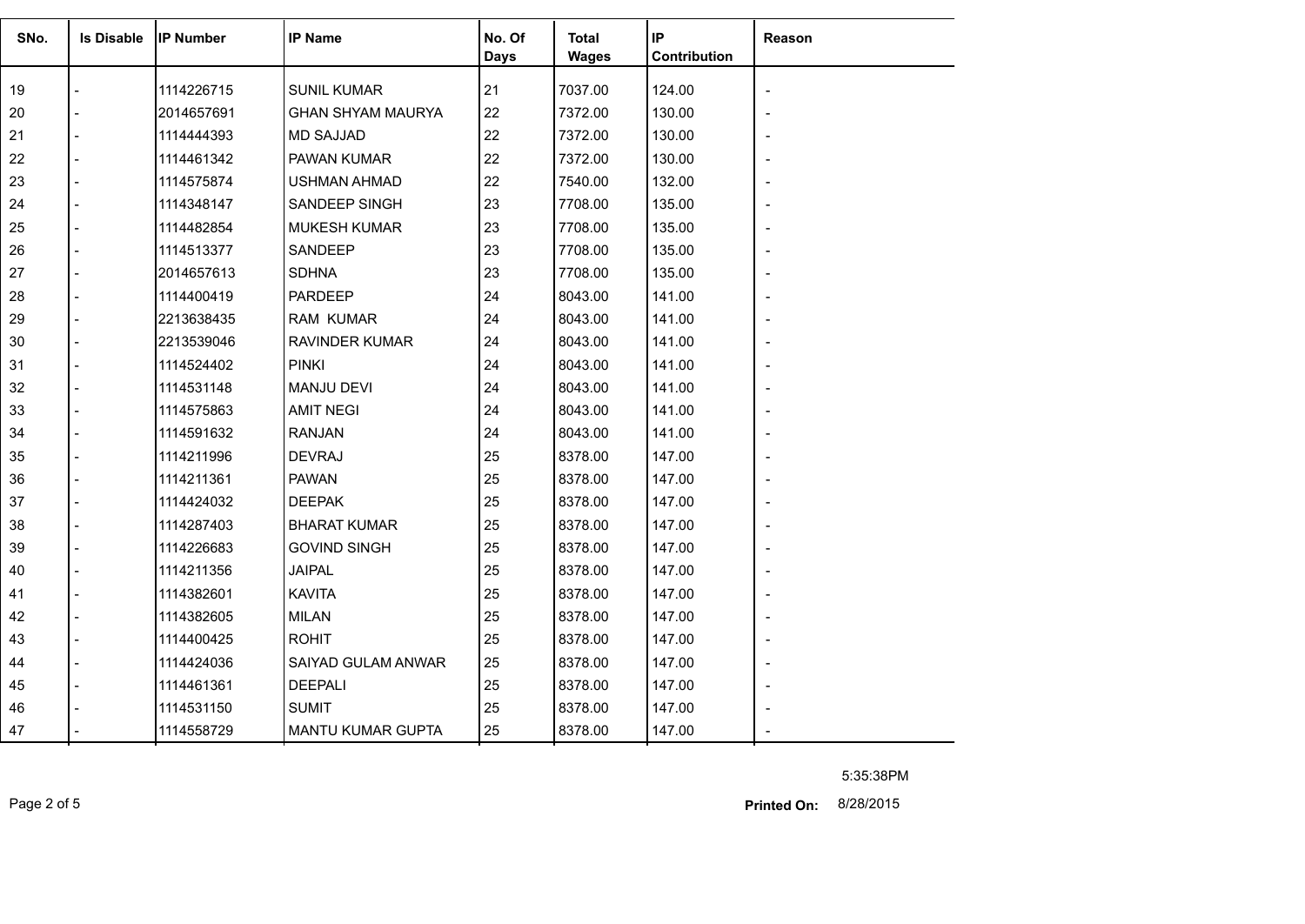| SNo. | <b>Is Disable</b> | <b>IP Number</b> | <b>IP Name</b>        | No. Of<br><b>Days</b> | Total<br><b>Wages</b> | IP<br>Contribution | Reason                   |
|------|-------------------|------------------|-----------------------|-----------------------|-----------------------|--------------------|--------------------------|
| 48   |                   | 1114558736       | <b>ROHINI</b>         | 25                    | 8378.00               | 147.00             |                          |
| 49   |                   | 1114438857       | <b>SEEMA KARWA</b>    | 25                    | 8378.00               | 147.00             |                          |
| 50   |                   | 1114613013       | <b>ASHU</b>           | 25                    | 8378.00               | 147.00             | $\overline{\phantom{0}}$ |
| 51   |                   | 1114348248       | <b>GOURAV</b>         | 25                    | 8378.00               | 147.00             |                          |
| 52   |                   | 1114348256       | RAJU KUMAR            | 26                    | 8713.00               | 153.00             |                          |
| 53   |                   | 1114211321       | <b>RAKESH RAI</b>     | 26                    | 8713.00               | 153.00             |                          |
| 54   |                   | 1114211976       | <b>PAWAN</b>          | 26                    | 8713.00               | 153.00             |                          |
| 55   |                   | 1114348227       | <b>GOPAL</b>          | 26                    | 8713.00               | 153.00             |                          |
| 56   |                   | 1114211275       | <b>DEENA NATH</b>     | 26                    | 8713.00               | 153.00             |                          |
| 57   |                   | 1114211229       | <b>MANTU</b>          | 26                    | 8713.00               | 153.00             | $\blacksquare$           |
| 58   |                   | 1114211614       | <b>RACHANA</b>        | 26                    | 8713.00               | 153.00             |                          |
| 59   |                   | 1114212014       | <b>VISHAL SAINI</b>   | 26                    | 8713.00               | 153.00             |                          |
| 60   |                   | 1114211279       | <b>SANJEEV KUMAR</b>  | 26                    | 8713.00               | 153.00             |                          |
| 61   |                   | 1114212004       | <b>PUSPA</b>          | 26                    | 8713.00               | 153.00             |                          |
| 62   |                   | 1114348264       | <b>NITIN KUMAR</b>    | 26                    | 8713.00               | 153.00             |                          |
| 63   |                   | 1114382611       | <b>NARENDRA SINGH</b> | 26                    | 8713.00               | 153.00             |                          |
| 64   |                   | 1114424025       | <b>ARUN KUMAR</b>     | 26                    | 8713.00               | 153.00             |                          |
| 65   |                   | 1114498748       | <b>RANI DEVI</b>      | 26                    | 8713.00               | 153.00             |                          |
| 66   |                   | 1114558742       | PREM CHAND            | 26                    | 8713.00               | 153.00             |                          |
| 67   |                   | 2213900601       | <b>SEEMA DEVI</b>     | 26                    | 8713.00               | 153.00             | $\overline{\phantom{0}}$ |
| 68   |                   | 1114591634       | SONU                  | 26                    | 8713.00               | 153.00             |                          |
| 69   |                   | 1114591637       | <b>SUMIT</b>          | 26                    | 8713.00               | 153.00             |                          |
| 70   |                   | 1114613002       | <b>BABITA</b>         | 26                    | 8713.00               | 153.00             |                          |
| 71   |                   | 1114613007       | <b>MADHU DEVI</b>     | 26                    | 8713.00               | 153.00             |                          |
| 72   |                   | 1114613017       | <b>AMIT KUMAR</b>     | 26                    | 8713.00               | 153.00             |                          |
| 73   |                   | 2015053961       | SATYABIR SINGH        | 27                    | 10010.00              | 176.00             | $\blacksquare$           |
| 74   |                   | 2015053957       | <b>ROHTASH</b>        | 27                    | 10010.00              | 176.00             |                          |
| 75   |                   | 1114211627       | <b>DEEPAK KUMAR</b>   | 27                    | 9048.00               | 159.00             |                          |
| 76   |                   | 1114226727       | SANJU                 | 27                    | 9048.00               | 159.00             |                          |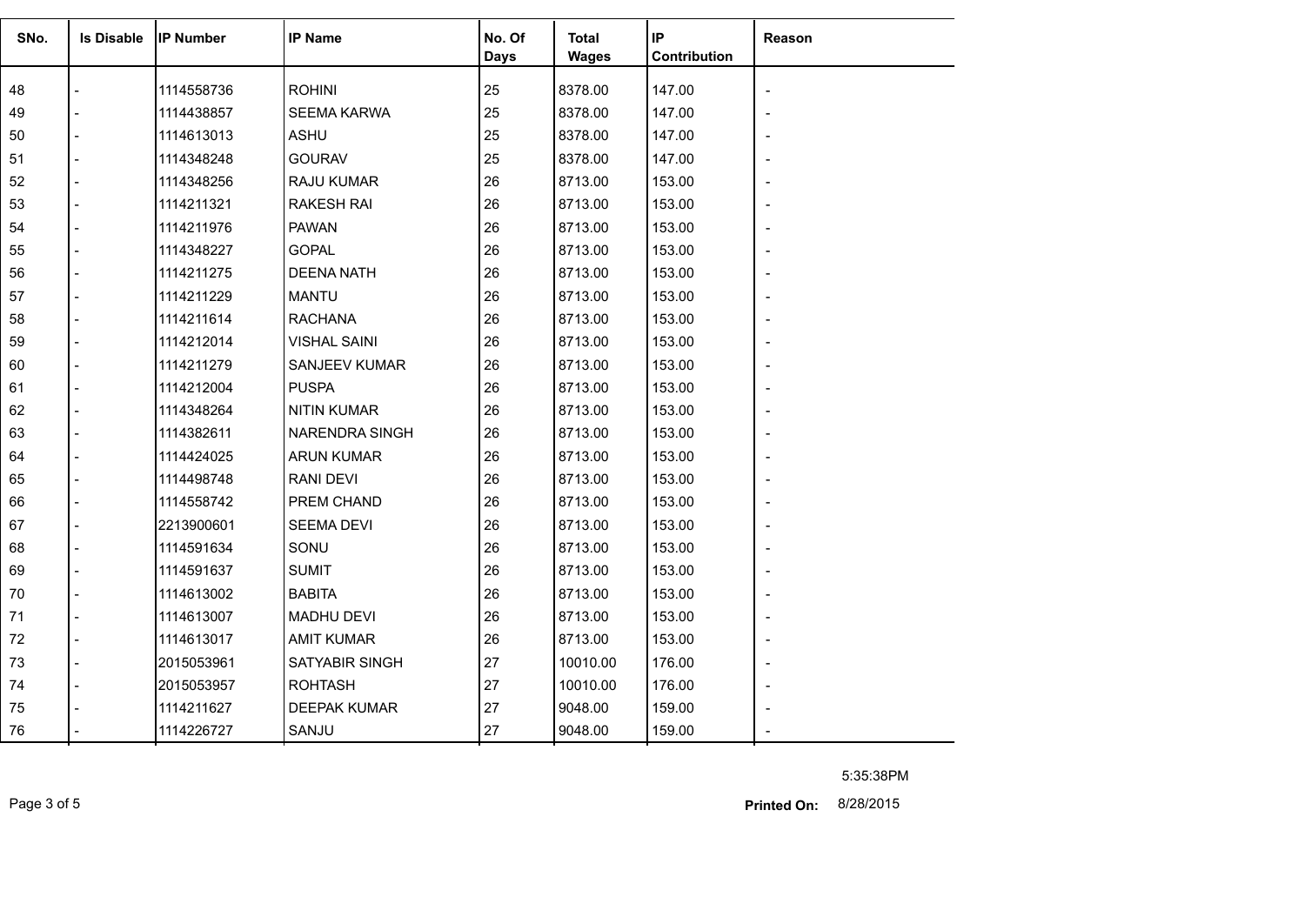| SNo. | <b>Is Disable</b> | <b>IP Number</b> | <b>IP Name</b>           | No. Of<br><b>Days</b> | <b>Total</b><br><b>Wages</b> | IP<br>Contribution | Reason       |
|------|-------------------|------------------|--------------------------|-----------------------|------------------------------|--------------------|--------------|
|      |                   |                  |                          |                       |                              |                    |              |
| 77   |                   | 1114424030       | <b>RAJESH</b>            | 27                    | 9048.00                      | 159.00             |              |
| 78   |                   | 2013005319       | <b>SANTOSH</b>           | 27                    | 10998.00                     | 193.00             |              |
| 79   |                   | 1114444389       | <b>VINOD KUMAR</b>       | 27                    | 9048.00                      | 159.00             |              |
| 80   |                   | 1114444405       | <b>SUNIL</b>             | 27                    | 9048.00                      | 159.00             |              |
| 81   |                   | 1114482824       | <b>CHAIN SINGH</b>       | 27                    | 10010.00                     | 176.00             |              |
| 82   |                   | 1114558744       | PINTOO MANDAL            | 27                    | 9048.00                      | 159.00             |              |
| 83   |                   | 1114575877       | <b>NIRBHAY SHUKLA</b>    | 27                    | 9048.00                      | 159.00             |              |
| 84   |                   | 2014392508       | <b>RAJESH</b>            | 27                    | 9048.00                      | 159.00             |              |
| 85   |                   | 1114575895       | ROOPESH MANDAL           | 27                    | 9048.00                      | 159.00             |              |
| 86   |                   | 1114591633       | RAJA RAM                 | 27                    | 9048.00                      | 159.00             |              |
| 87   |                   | 1114613003       | PREM SHANKAR             | 27                    | 9193.00                      | 161.00             |              |
| 88   |                   | 1013875989       | <b>ARJUN KUMAR</b>       | 27                    | 9048.00                      | 159.00             |              |
| 89   |                   | 1114461338       | <b>SUNIL KUMAR</b>       | 28                    | 9535.00                      | 167.00             |              |
| 90   |                   | 1114591622       | <b>MEGH SHYAM</b>        | 29                    | 9875.00                      | 173.00             |              |
| 91   |                   | 1114591623       | PRITHVI RAJ              | 29                    | 9588.00                      | 168.00             |              |
| 92   |                   | 1114591625       | <b>LALLA BABU</b>        | 29                    | 11459.00                     | 201.00             |              |
| 93   |                   | 1114591636       | M R JHA                  | 29                    | 9875.00                      | 173.00             |              |
| 94   |                   | 1114612998       | <b>RISHIKESH YADAV</b>   | 30                    | 10216.00                     | 179.00             |              |
| 95   |                   | 1013745238       | <b>RAJ KUMAR</b>         | 31                    | 9048.00                      | 159.00             |              |
| 96   |                   | 1013855721       | <b>INDRA LAL</b>         | 31                    | 9048.00                      | 159.00             |              |
| 97   |                   | 1013855720       | PRABHANSHU MAITY         | 31                    | 9048.00                      | 159.00             |              |
| 98   |                   | 1004132903       | <b>BIJENDER KUMAR</b>    | 31                    | 10998.00                     | 193.00             |              |
| 99   |                   | 1114591620       | PREM JAISWAL             | 31                    | 11066.00                     | 194.00             |              |
| 100  |                   | 1114591628       | RAGHUVENDRA SINGH        | 31                    | 10556.00                     | 185.00             |              |
| 101  |                   | 1114612995       | <b>VIJAY KUMAR SINGH</b> | 31                    | 11435.00                     | 201.00             |              |
| 102  |                   | 1114613005       | <b>AZIMUDDIN SHAIKH</b>  | 31                    | 6674.00                      | 117.00             |              |
| 103  |                   | 1114613019       | PRAVEEN KUMAR            | 31                    | 11747.00                     | 206.00             |              |
| 104  |                   | 1114591615       | <b>BADDI KUMAR</b>       | 31                    | 12769.00                     | 224.00             |              |
| 105  |                   | 1114575892       | <b>AMAR</b>              | 0                     | 0.00                         | 0.00               | Left Service |

Page 4 of 5 8/28/2015 **Printed On:**